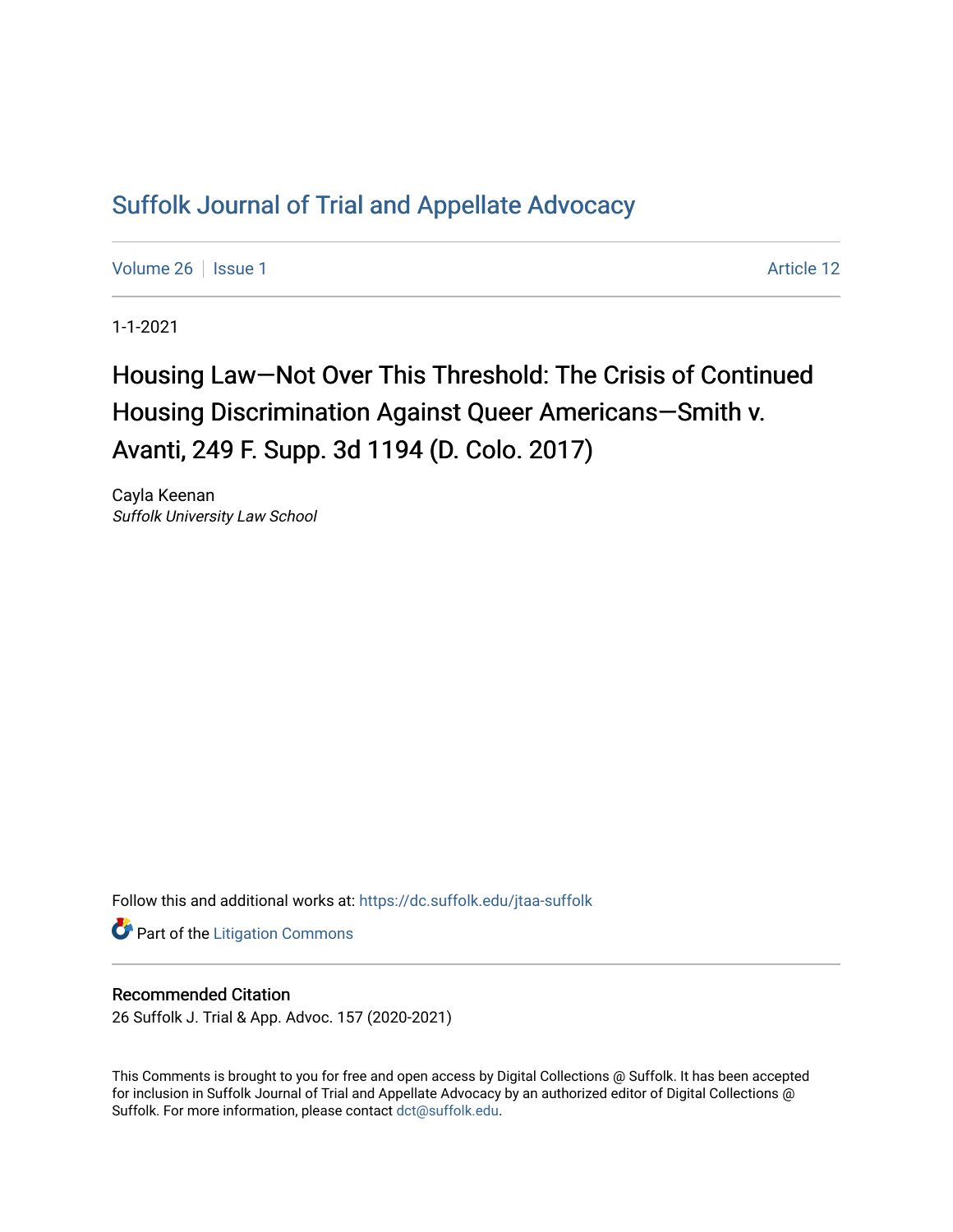### **HOUSING LAW—NOT OVER THIS THRESHOLD: THE CRISIS OF CONTINUED HOUSING DISCRIMINATION AGAINST QUEER AMERICANS—***SMITH V. AVANTI***, 249 F. SUPP. 3D 1194 (D. COLO. 2017).**

As of 2019, there are no federal laws that protect against housing discrimination for LGBTQIA+ ("queer") Americans.<sup>1</sup> Protections against discrimination on the basis of sex were added to the Fair Housing Act in 1974, however, there are still no federal legal protections that prevent housing discrimination against queer people. 2 In many of these discrimination cases, courts look to the expanded protections codified in Title VII of the Civil Rights Act of 1964 ("Title VII") to determine if the denial of housing is discriminatory.<sup>3</sup> In addition to banning discrimination based on sex, Title VII also protects against discrimination based on "sexual stereotypes." 4

At the federal level and in most states, nondiscrimination statutes do not expressly enumerate sexual orientation and gender identity as protected characteristics . . . [t]here are an estimated 11 million LGBT adults in the U.S. Over 5.444 million live in states without statutory protections against sexual orientation and gender identity discrimination in housing . . . .

#### Conron & Goldberg, *supra* note 1.

<sup>2</sup> *See* 42 U.S.C.S. § 3604(b) (LexisNexis 2020) (banning discrimination on basis of sex in 1974); *see also Fair and Equal Housing Act*, THE HUM. RTS. CAMPAIGN (Mar. 10, 2020), https://www.hrc.org/resources/fair-and-equal-housing-act (citing study that found "same-sex couples experience significant levels of discrimination when responding to advertised rental housing in metropolitan areas nationwide . . . [and] heterosexual couples were favored over same-sex couples by sixteen percent.")

<sup>3</sup> *See* Mountain Side Mobile Est. P'ship v. Sec'y of Hous. & Urb. Dev. *ex rel.* VanLoozenoord, 56 F.3d 1243, 1251 (10th Cir. 1995) (demonstrating that Tenth Circuit historically looks to Title VII in housing discrimination cases); Honce v. Vigil, 1 F.3d 1085, 1090 (10th Cir. 1993) (highlighting historic practice of looking to Title VII for guidance in housing discrimination cases).

<sup>4</sup> *See* 42 U.S.C. § 2000e-2 (LexisNexis 2020) (prohibiting workplace discrimination based on sex stereotypes). According to the annotations of the statute, "Title VII prohibits hiring decisions based on stereotypical characterization of sexes." *Id.*; *see also New Supreme Court Brief* 

<sup>&</sup>lt;sup>1</sup> *See* 42 U.S.C.S. § 3604(b) (LexisNexis 2020) (stating illegality of housing discrimination on basis of sex). According to the Fair Housing Act—passed by Congress as part of the Civil Rights Act of 1968—it is illegal to "refuse to sell or rent . . . a dwelling to any person because of race, color, religion, sex, familial status, or national origin." *Id.*; *see also* Kerith J. Conron & Shoshana K. Goldberg, *LGBT People in the U.S. Not Protected by State Nondiscrimination Statutes*, THE WILLIAMS INST. (Apr. 2020), https://williamsinstitute.law.ucla.edu/publications/lgbtnondiscrimination-statutes (providing data on lack of antidiscrimination protection for queer Americans).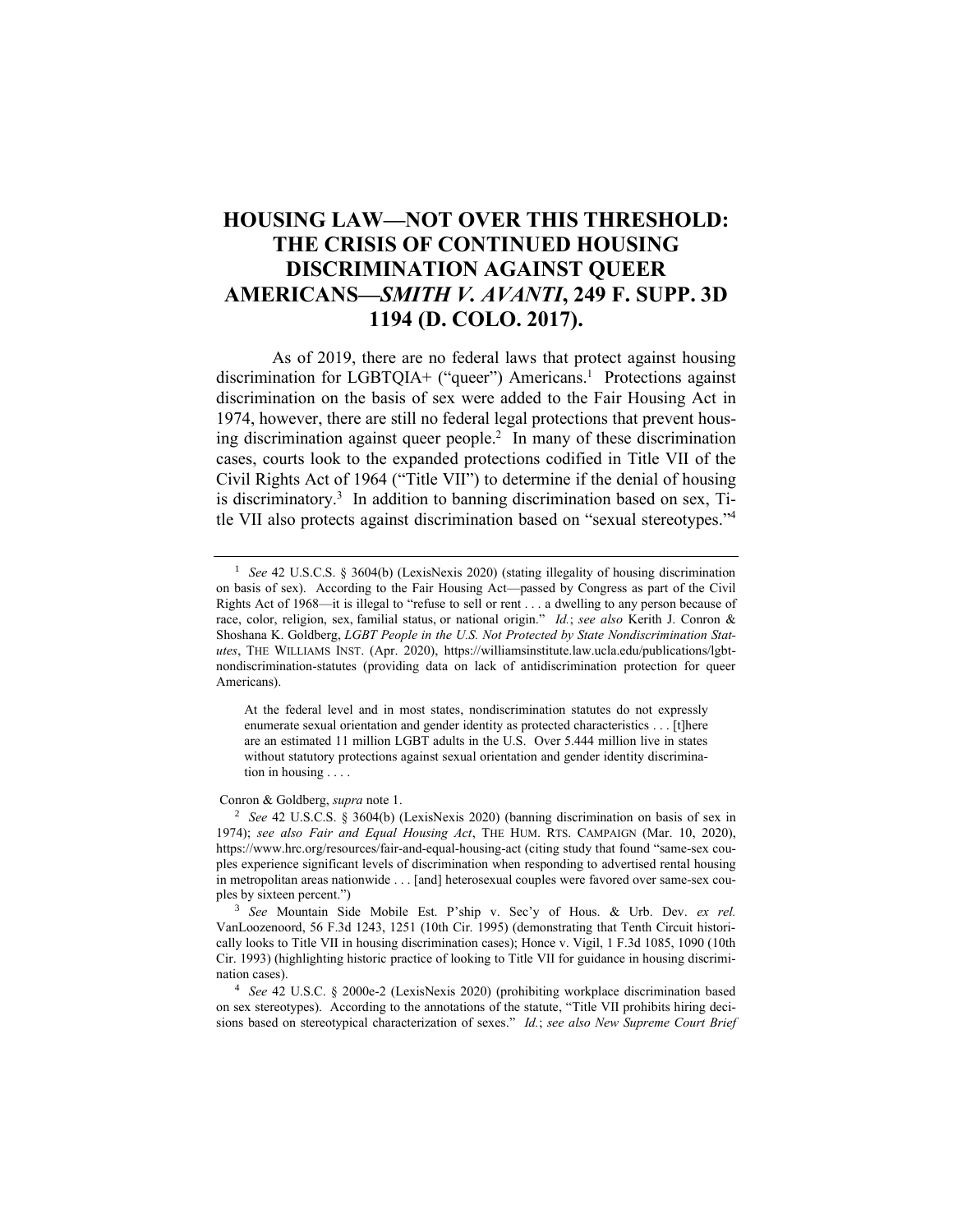These protections were then applied in *Smith v. Avanti*<sup>5</sup> where the judge used Title VII legal precedent to find that, by refusing to rent to the Plaintiffs, the Defendant had engaged in discriminatory housing practices. 6

The Plaintiffs, Rachel and Tonya Smith ("Plaintiffs"), are a lesbian couple, one of whom is transgender, and residents of Colorado. 7 In April 2015, the Plaintiffs began searching for a new apartment as their current apartment was being sold. $8$  The couple learned of a townhouse in Golds Hill, Colorado, which was advertised by Deepika Avanti, (hereinafter "Defendant"); they subsequently filled out an application and communicated their interest in renting the property. 9 The Plaintiffs viewed the available units and met the family living in the adjacent townhouse.<sup>10</sup> Shortly after the tour, the Defendant emailed the Plaintiffs and informed them that they were not permitted to rent any property that she owned.<sup>11</sup> In the email, the Defendant explained that she and her husband were dedicated to keeping "a low profile" and that the "uniqueness" of the Plaintiffs' family would damage the Defendant's reputation within the community, which she had maintained for thirty years. 12

<sup>5</sup> 249 F. Supp. 3d 1194, 1203 (D. Colo. 2017).

<sup>6</sup> *See* 42 U.S.C. § 2000e-2 (LexisNexis 2020) (indicating Congress's intent to outlaw discrimination based on sex stereotypes). As stated in the statute's annotations: "Title VII prohibits hiring decisions based on stereotypical characterization of sexes." *Id.*; *see also Smith*, 249 F. Supp. 3d at 1203 (finding for Plaintiffs).

<sup>7</sup> *See Smith*, 249 F. Supp. 3d. at 1197 (providing background information about Plaintiffs).

<sup>8</sup> *See id*. (outlining Plaintiffs' housing search).

<sup>9</sup> See id. (detailing initial interactions between parties). Via the email correspondence, the Defendant stated that there was a "three-bedroom living space . . . available for rent, and asked Tonya to send photos of [the family]." *Id.*

- <sup>10</sup> *See id.* (providing detail about Plaintiff's search and interest in townhouse)
- <sup>11</sup> *See id.* at 1198 (discussing Defendant's reasons for not renting to Plaintiffs).

<sup>12</sup> *See Smith*, 249 F. Supp. 3d at 1198 (restating Defendant's comments leading to discrimination suit). Over the course of their email correspondence, Tonya Smith mentioned that her wife, Rachel, is transgender. *Id*. In the email rejecting their application, the Defendant went so far as to mention that she spoke to a "psychic friend" who is "a transvestite herself." *Id.*

*Calls for End of Workplace Discrimination Against LGBT People Based on Sex Stereotypes,*  COLUM. L. SCH. (Jul. 3, 2019), https://www.law.columbia.edu/news/archive/new-supreme-courtbrief-calls-end-workplace-discrimination-against-lgbt-people-based-sex-stereotypes (providing examples of litigation based on sexual stereotypes used to discriminate). Clinic Director and "expert on gender and sexuality law," Suzanne B. Goldberg, explains that "extensive case law shows that employers sometimes rely on sex stereotypes to make workplace decisions." *Id.*  "These stereotypes [include] how women and men 'should' present themselves, interact with others, and conduct their family life—help explain why fewer women than men are chosen for leadership positions, and why women earn less." *Id*. To exemplify Goldberg's point, this language prohibits terminating a man's employment because he is too effeminate, or a woman for being too aggressive and masculine*. Id.* In both cases, a court could find discrimination for firing the individuals based on stereotypes concerning how someone of their respective gender should behave. *Id.*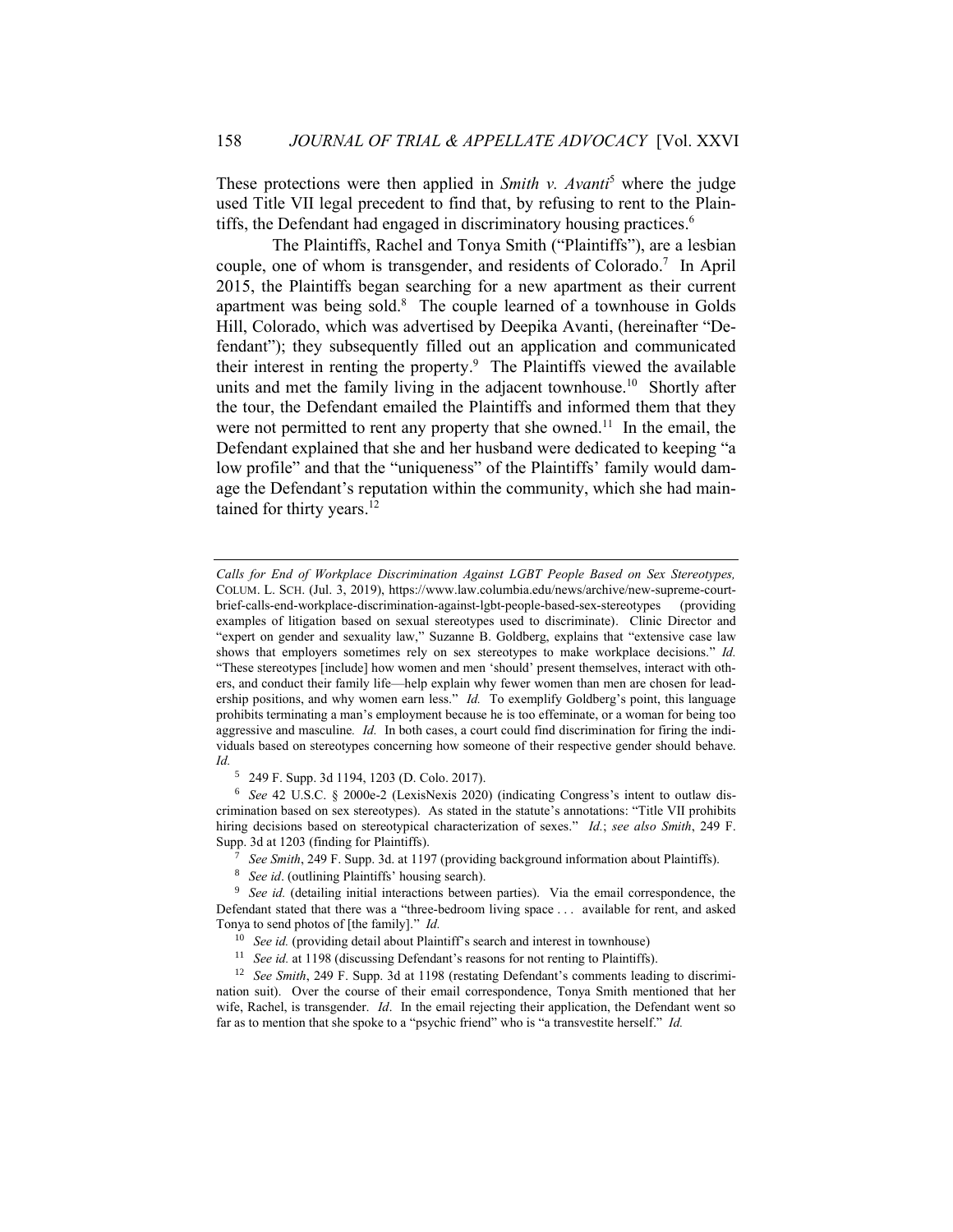The Plaintiffs were "shocked and upset by Deepika's emails" and decided to pursue legal action against the Defendant for her discriminatory comments, which they described as "unfair and illegal."<sup>13</sup> In addition, Plaintiffs could not find suitable accommodations before their old apartment was sold and, as a result, had to move in with Rachel's family for a period of time.<sup>14</sup> The Plaintiffs filed suit on five counts due to the hardships they endured because of the Defendant's discriminatory actions.<sup>15</sup> The Plaintiffs moved for summary judgement as to liability on all claims and the Motion went unopposed.<sup>16</sup> This case demonstrates a verifiable shift in the way cases of housing discrimination on the basis of sex and sexual orientation are litigated, and marks a departure from long-standing precedent. 17

#### *Id.* at 1198.

<sup>15</sup> *See id.* (listing Plaintiffs' claims against Defendant).

Plaintiffs filed this lawsuit asserting the following claims: (1) Count I (the Smiths) - Sex Discrimination in violation of the Fair Housing Act, 42 U.S.C. § 3604(a) & (c); (2) Count II (Smith Family) - Discrimination based on Familial Status in violation of the Fair Housing Act, 42 U.S.C. § 3604(a)  $\&$  (c); (3) Count III (the Smiths) - Sex Discrimination in violation of the Colorado Anti-Discrimination Act, C.R.S. § 24-34-502; (4) Count IV (the Smiths) - Sexual Orientation Discrimination in violation of the Colorado Anti Discrimination Act, C.R.S. § 24-34-502; and (5) Count V (Smith Family) - Discrimination based on Familial Status, in violation of the Colorado Anti-Discrimination Act, C.R.S. § 24-34-502.

#### *Id.* at 1201.

<sup>16</sup> *See id.* at 1189 (discussing procedural posture of case).

<sup>17</sup> *See id.* at 1200 (noting departure from presiding law); *see also* Etsitty v. Utah Transit Auth., 502 F.3d 1215, 1222 (10th Cir. 2007) (stating that Tenth Circuit "has explicitly declined to extend Title VII protections to discrimination based on a person's sexual orientation"); Keith Coffman, *Federal Judge Rules Fair Housing Law Protects Colorado LGBT Couple,* REUTERS (Apr. 5, 2017, 7:21 PM), https://www.reuters.com/article/us-colorado-lgbt/federal-judge-rulesfair-housing-law-protects-colorado-lgbt-couple-idUSKBN17731A (emphasizing landmark status of ruling). "'It sends a strong message: discrimination against LGBT Americans in housing and employment is illegal and will not be tolerated.'" Coffman, *supra* note 17.

<sup>&</sup>lt;sup>13</sup> See *id.* at 1201 (finding that Defendant's comments relied on stereotypes). In "referring to the Smiths' 'unique relationship' and their family's 'uniqueness,' Defendant relies on stereotypes of to or with whom a woman (or man) should be attracted, should marry, or should have a family." *Id. Victory! Court Rules Landlord Discriminated Against LGBT Family*, LAMBDA LEGAL (Apr. 5, 2019), https://www.lambdalegal.org/blog/20170405\_victory-colorado-housingdiscrimination-case (quoting Plaintiffs' reaction to Defendant's comments).

<sup>14</sup> *See Smith*, 249 F. Supp. 3d at 1201 (describing hardships caused by denial of application).

<sup>[</sup>The Plaintiffs] were able to move into another apartment on July 1, 2015, but it does not meet their family's needs as well. Defendant's Properties were of higher quality, were located in a better school district, and had nicer surroundings. The move also required an hour's commute for Rachel, whereas Defendant's Properties would have only required a 20 minutes' commute for work. Rachel has since changed jobs, which is closer to the parties' new apartment.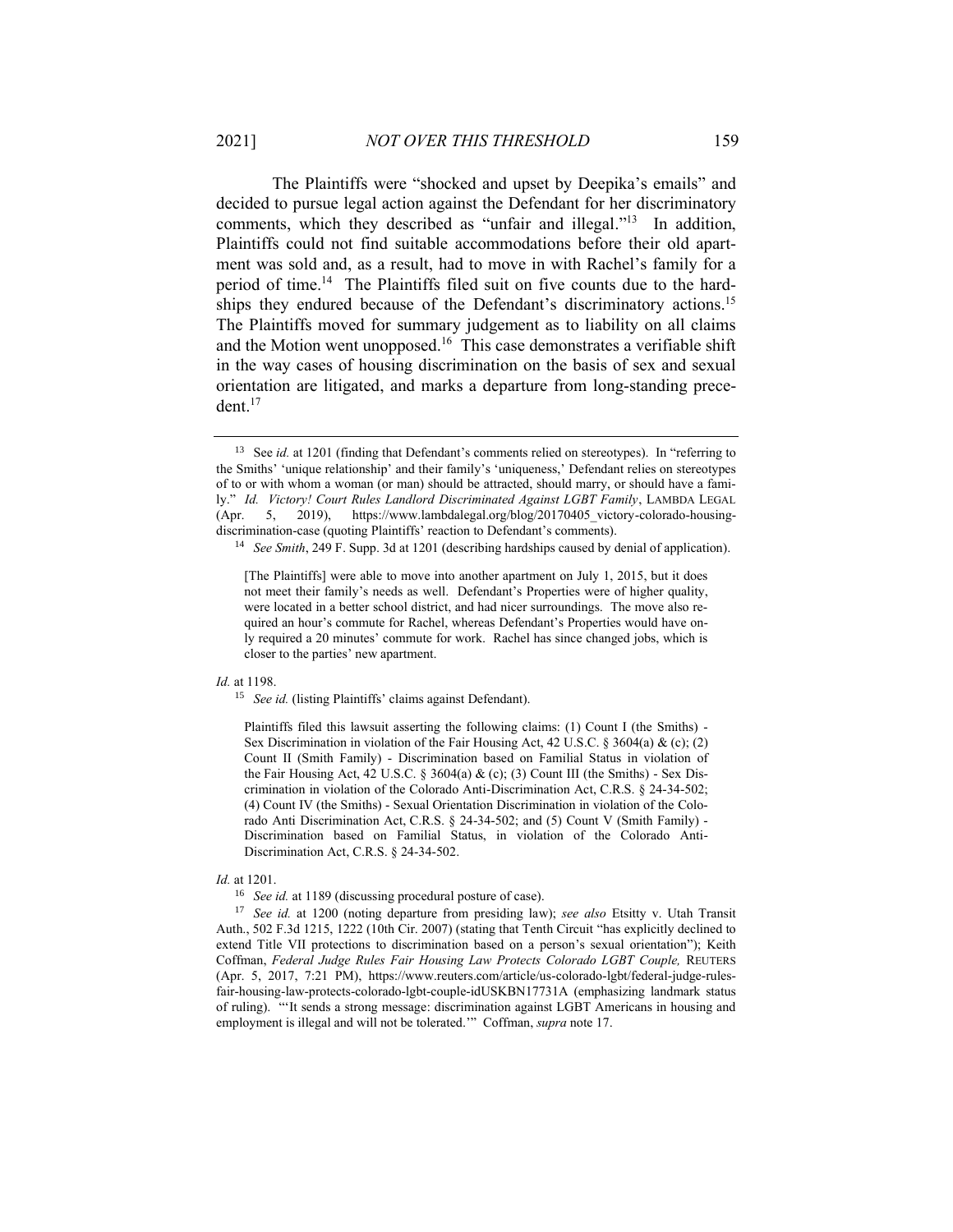In 1968, President Lyndon B. Johnson signed the Civil Rights Act of 1968 as a "follow-up" to the Civil Rights Act of 1964.<sup>18</sup> The Act was codified after a long and arduous battle in Congress, and likely would not have passed if not for both the galvanizing effect of Dr. Martin Luther King Jr.'s assassination in 1968 and the mounting pressure from families of fallen soldiers of the Vietnam War.<sup>19</sup> Many soldiers who died overseas were African American or Latinx, and their families could not purchase or rent homes due to normalized housing discrimination practices.<sup>20</sup> There is a notable lack of protection on the basis of sexuality or gender identity, even with additional amendments to the Act that forbid discrimination on the basis of "sex, religion, ethnic origin, family status, or disability[,]"; as of 2016, only twenty states had passed legislation that ban housing discrimination against queer people.<sup>21</sup> This lack of protection has led to a precipi-

<sup>20</sup> *See Fair Housing Act: United States [1968], supra* note 19 (detailing history and legacy of Fair Housing Act).

[P]ressure to pass the bill was also being put on the federal government by such organizations as the National Association for the Advancement of Colored People (NAACP), the American GI Forum, and the National Committee Against Discrimination in Housing. Those groups, as well as others, were outraged that the families of African American soldiers who had been killed in Vietnam were facing discrimination in matters related to housing.

#### *Id.*

<sup>21</sup> *See History of Fair Housing*, *supra* note 18 (discussing amendments added to Fair Housing Act that expanded protections from Civil Rights Act); *see also Fair Housing Act*, U.S. DEP'T OF JUST., https://www.justice.gov/crt/fair-housing-act-1 (last updated Dec. 21, 2017) (describing in detail legal and applicable definitions of discrimination against protected groups).

The Fair Housing Act . . . prohibits discrimination by direct providers of housing, such as landlords and real estate companies as well as other entities, such as municipalities, banks or other lending institutions and homeowners insurance companies whose discriminatory practices make housing unavailable to persons because of: race or color[,] religion[,] sex [,] national origin[,] familial status[,] or disability.

<sup>18</sup> *See* 42 U.S.C. § 3604(b) (LexisNexis 2020) (noting date Fair Housing Act was signed into law); *see also History of Fair Housing*, U.S. DEP'T OF HOUS.AND URB. DEV., https://www.hud.gov/program\_offices/fair\_housing\_equal\_opp/aboutfheo/history (last visited Oct. 7, 2019) (recounting history of Fair Housing Act).

<sup>19</sup> *See History of Fair Housing*, *supra* note 18 (describing political pressures that led to passing of Fair Housing Act)*; see also History*, FAIR HOUSING ACCESSIBILITY FIRST*,* https://www.fairhousingfirst.org/fairhousing/history.html (last visited Oct. 7, 2019) (emphasizing role of Dr. Martin Luther King Jr.'s assassination in passing of Fair Housing Act); *Fair Housing Act: United States [1968],* ENCYCLOPEDIA BRITANNICA (Apr. 4, 2020), https://www.britannica.com/topic/Fair-Housing-Act (highlighting Dr. Martin Luther King Jr.'s impact on bill's passage). "One of the bill's strongest supporters was Martin Luther King, Jr. . . . [a]fter King was assassinated on April 4, 1968, President Lyndon B. Johnson encouraged Congress to pass the bill as a memorial to the slain civil rights leader before King's funeral." *Fair Housing Act: United States [1968], supra* note 19.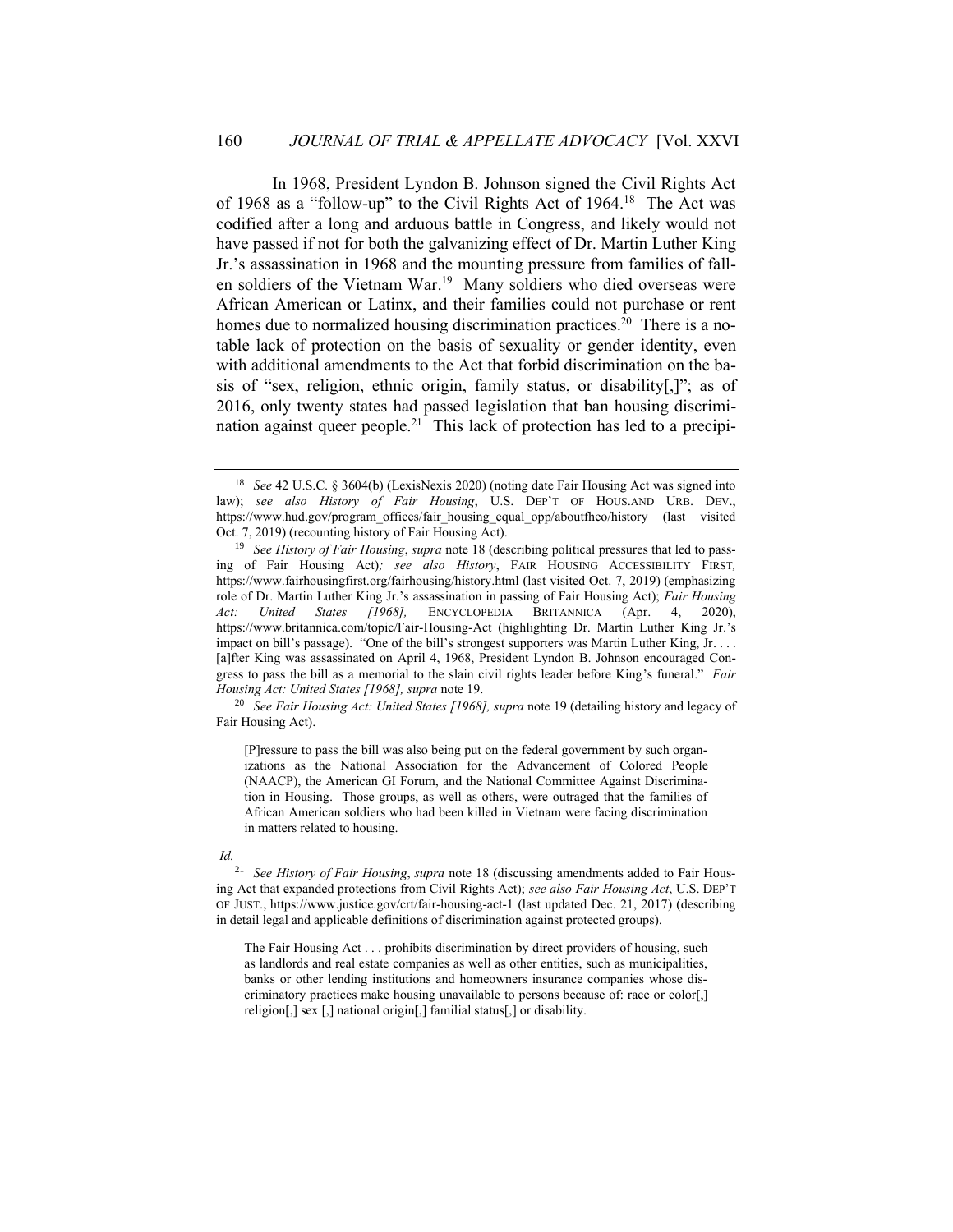tous but chronically underreported rise in housing discrimination against queer Americans.<sup>22</sup> In 2012, the Department of Housing and Urban Development ("HUD") implemented a policy, which required that any housing providers receiving HUD funding must make their housing accessible to all persons, "regardless of sexual orientation, gender identity, or marital status"—a small but important step in protecting queer housing rights nationwide $^{23}$ 

*Fair Housing Act*, *supra* note 21; *Past LGBT Nondiscrimination and Anti-LGBT Bills Across the Country (2016)*, AM. CIV. LIBERTIES UNION, https://www.aclu.org/other/past-lgbtnondiscrimination-and-anti-lgbt-bills-across-country-2016 (last visited Oct. 7, 2019) (listing state protections for queer people, as well as anti-LGBTQIA+ legislation). "By the close of 2016, 20 states plus DC banned discrimination based on sexual orientation and gender identity or expression in employment, housing, and public accommodations, and an additional three states provided incomplete statewide nondiscrimination protections." *Past LGBT Nondiscrimination and Anti-LGBT Bills Across the Country (2016), supra* note 21*.*; *LGBTQ Americans Aren't Fully Protected from Discrimination in 29 States*, FREEDOM FOR ALL AMERICANS, https://www.freedomforallamericans.org/states/ (last visited Oct. 30, 2019) (providing list of states without LGBT protections).

<sup>22</sup> *See Victory! Court Rules Landlord Discriminated Against LGBT Family*, *supra* note 13 (discussing why such discrimination claims are underreported).

While housing discrimination is a pervasive problem for LGBT people, it is very much underreported . . . [i]n many instances, LGBT people who are either overtly or subtly discriminated against in housing do not report the discrimination because of their immediate need to find housing or due to the costs of pursuing a claim.

*Id.*; *see also LGBTQ Americans Aren't Fully Protected From Discrimination in 29 States*, *supra*  note 21 (listing states without nondiscrimination protections for queer Americans); Lou Chibbaro, Jr., *Study Reveals LGBT Rental Housing Discrimination*, WASH. BLADE (Jul. 3, 2017, 9:10 AM), https://www.washingtonblade.com/2017/07/03/lgbt-rental-housing-discrimination/ (noting widespread yet underreported housing discrimination against queer Americans). Specifically testing discrimination against transgender individuals, the study revealed that in "one out of every 5.6 test visits to a rental office, the rental agents or landlords offered to show a self-identified transgender applicant one fewer apartment than was shown to non-transgender applicants" and "told gay men about one fewer available rental unit for every 4.2 tests than they told heterosexual men." Chibbaro, *supra* note 22. In addition, "[t]he average yearly costs agents quoted gay men were \$272 higher than the costs quoted to heterosexual men." Chibbaro, *supra* note 22; Richard Eisenberg, *Housing Discrimination: The Next Hurdle for LGBT Couples*, FORBES (Jul 2, 2015, 10:06 AM), https://www.forbes.com/sites/nextavenue/2015/07/02/housing-discrimination-thenext-hurdle-for-lgbt-couples/#48bcb3b95900 (reporting that "gay and lesbian couples emailing potential landlords were significantly less likely to get responses than heterosexual couples.").

<sup>23</sup> *See HUD LGBT Resources*, U.S. DEP'T OF HOUS. AND URB. DEV., https://www.hud.gov/LGBT\_resources (last accessed Oct. 7, 2019) (recounting HUD efforts to protect queer housing rights).

[A] determination of eligibility for housing that is assisted by HUD or subject to a mortgage insured by the Federal Housing Administration shall be made in accordance with the eligibility requirements provided for such program by HUD, and such housing shall be made available without regard to actual or perceived sexual orientation, gender identity, or marital status. The rule also included a definition for sexual orientation and gender identity and expanded the definition of family in most of HUD's programs.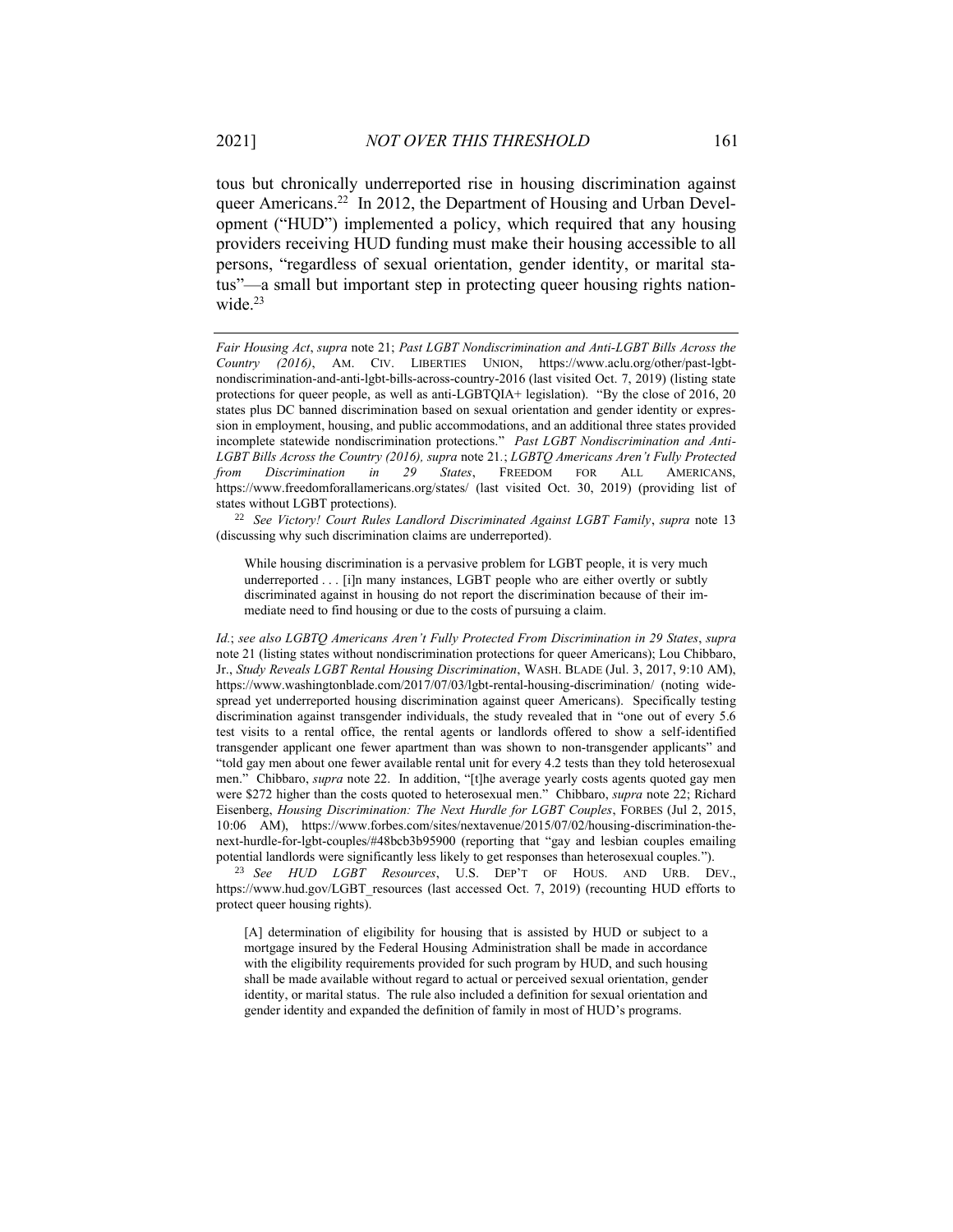Although there are no statutory federal protections that ban housing discrimination against queer people, there has been progress in providing queer people equal opportunities within the workforce.<sup>24</sup> While outlawing discrimination based on sex and sexual stereotypes did not create explicit protection against anti-queer discrimination, it did, however, open the door for courts to use this language to affect change.<sup>25</sup> With the limited protection of the Fair Housing Act, many courts instead look to Title VII for guidance on how to rule in anti-queer housing discrimination cases.<sup>26</sup> The significance of Title VII's interpretation cannot be overstated, and recent Supreme Court rulings regarding Title VII have the potential to create

*Hively*, 853 F.3d at 346-7; Chris Johnson, *Rulings in Favor of Title VII Protections for LGBT Workers on the Rise*, WASH. BLADE (Mar. 19, 2018, 2:40 PM), https://www.washingtonblade.com/2018/03/19/rulings-in-favor-of-title-vii-protections-for-lgbtworkers-on-the-rise/ (explaining impact of recent court rulings). "As a result of these court rulings, workplace protections for LGBT people have advanced in measurable ways. . . However, the reasoning [behind said rulings] is often based on the determination that anti-LGBT discrimination is sex-stereotyping . . . ." Johnson, *supra* note 25*.* 

*Id.*

<sup>24</sup> *See* 42 U.S.C. § 2000e-2 (LexisNexis 2020); *see also* Schwenk v. Hartford, 204 F.3d 1187, 1202 (9th Cir. 2000) (explaining that one should not be discriminated against for failing to conform to gender-specific stereotypes). "Discrimination because one fails to act in the way expected of a man or woman is forbidden under Title VII . . . both statutes prohibit discrimination based on gender as well as sex." *Schwenk*, 204 F.3d at 1202.*.* 

<sup>25</sup> *See* Spearman v. Ford Motor Co., 231 F.3d 1080, 1084 (7th Cir. 2000) (defining "sex" in Title VII as biological sex). "Congress intended the term 'sex' to mean 'biological male or biological female,' and not one's sexuality or sexual orientation." *Id.; see also* Hively v. Ivy Tech Cmty., 853 F.3d 339, 346-7 (7th Cir. 2017) (expanding scope of discrimination based on sex and sex stereotypes).

<sup>[</sup>A] policy that discriminates on the basis of sexual orientation does not affect every woman, or every man, but it is based on assumptions about the proper behavior for someone of a given sex. The discriminatory behavior does not exist without taking the victim's biological sex (either as observed at birth or as modified, in the case of transsexuals) into account. Any discomfort, disapproval, or job decision based on the fact that the complainant—woman or man—dresses differently, speaks differently, or dates or marries a same-sex partner, is a reaction purely and simply based on sex. That means that it falls within Title VII's prohibition against sex discrimination . . .

<sup>26</sup> *See* Mountain Side Mobile Est. P'ship v. Sec'y of Hous. & Urb. Dev. *ex rel.* VanLoozenoord, 56 F.3d 1243, 1251 (10th Cir. 1995) (noting plaintiffs rely on statistical disparity in relation to Title VII in housing discrimination cases); Honce v. Vigil, 1 F.3d 1085, 1088 (10th Cir. 1993) (court looking to employment discrimination under Title VII for context concerning housing discrimination); *see also* Emily Bergeron, *Adequate Housing Is A Human Right*, AM. BAR ASS'N (Oct. 1, 2019), https://www.americanbar.org/groups/crsj/publications/human\_rights\_magazine\_home/vol—44 no-2—housing/adequate-housing-is-a-human-right/ (delineating Fair Housing Act in relation to Title VII).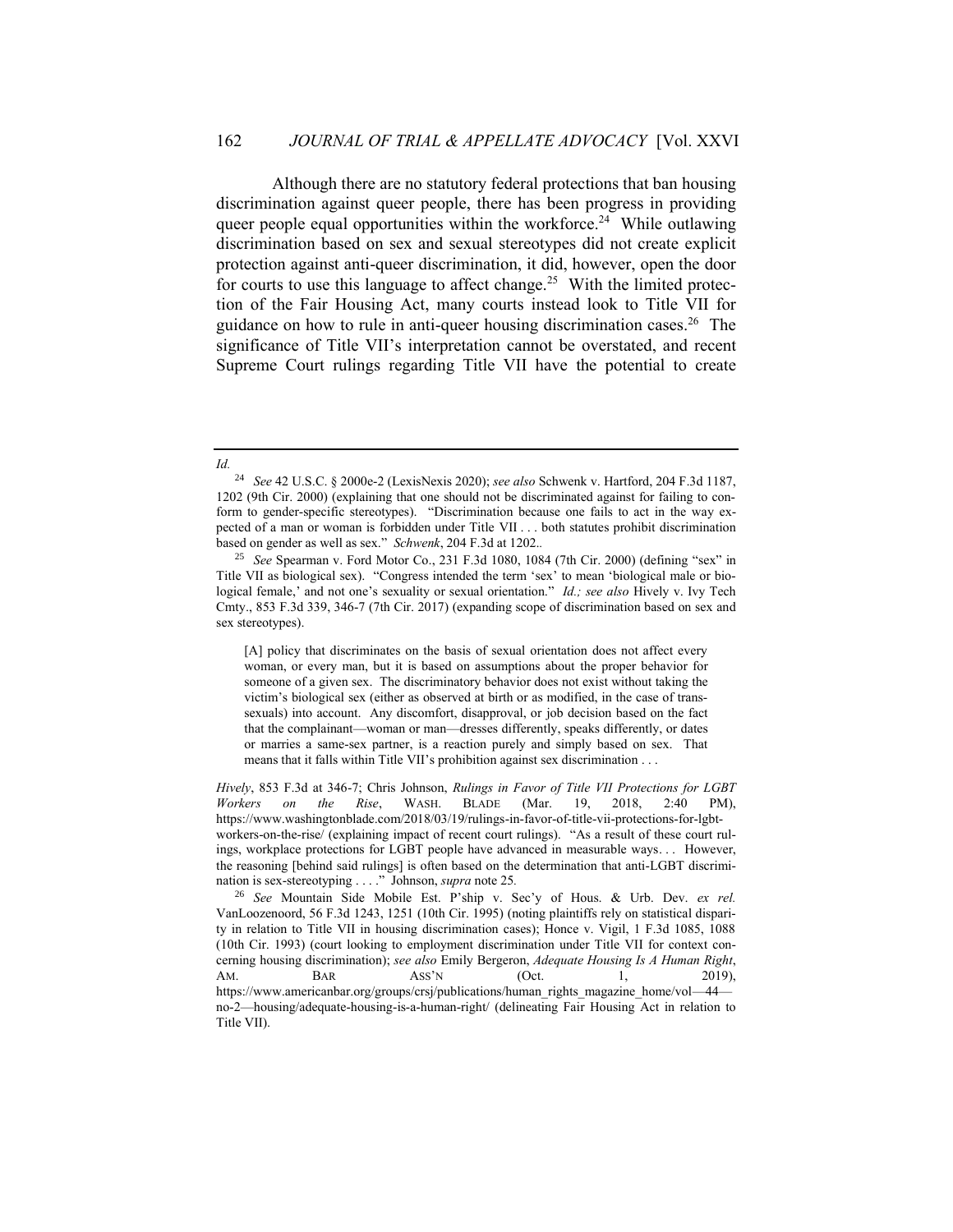widespread changes to prevent housing discrimination against queer people. 27

Despite several steps forward, numerous state legislatures continue to resist providing protections for queer Americans. 28 Along with religious exemptions that provide loopholes to perpetuate discrimination, many lawmakers deliberately fight against proposed bills that would expand the language in the Fair Housing Act and Title VII.<sup>29</sup> Within the judicial sys-

<sup>27</sup> *See* Bostock v. Clayton Cnty., 140 S. Ct. 1731, 1738 (2020) (granting certiorari for Title VII discrimination case); Altitude Express, Inc. v. Zarda, 139 S. Ct. 1599, 1599 (2019) (granting certiorari for Title VII discrimination case); R.G. & G.R. Harris Funeral Homes, Inc. v. EEOC, 139 S. Ct. 1599, 1 (2019) (granting certiorari for Title VII discrimination case); *see also* Joan Biskupic, *For LGBTQ Rights, it's a New Supreme Court,* CNN.COM, https://www.cnn.com/2019/10/08/politics/supreme-court-john-roberts-lgbtq-

arguments/index.html (last updated Oct. 8, 2019, 7:19 PM) (describing impact of shifted Supreme Court majority). The Supreme Court heard arguments on three cases on Tuesday, October 8<sup>th</sup>, 2019, which involved two gay men and one transgender woman, all of whom lost their jobs and claimed discrimination on the basis of their sexual orientations and gender identity. Biskupic, *supra* note 27; Anna North, *How The LGBT Rights Cases Before The Supreme Court Could Affect All Americans.* VOX.COM (Oct. 8, 2019, 10:10 AM), *fect All Americans,* VOX.COM (Oct. 8, 2019, 10:10 AM), https://www.vox.com/2019/10/8/20903088/supreme-court-lgbt-lgbtq-case-scotus-stephens (explaining potential consequences of Supreme Court ruling on Title VII). Though it is widely portrayed as a queer rights case, the Title VII ruling could have widespread impact. North, *supra*  note 27*.* "A decision against the workers could affect not just employment but housing, health care, and education as well and even contribute to the epidemic of violence against trans women of color." North, *supra* note 27; Eugene Scott*, Why the Supreme Court Case on LGBT Worker Protections will be Pivotal*, THE WASH. POST (Oct. 8, 2019, 5:13 PM), https://www.washingtonpost.com/politics/2019/10/08/why-scotus-case-lgbt-worker-protectionswill-be-pivotal/ (emphasizing importance and impact of Supreme Court ruling).

<sup>28</sup> *See Past LGBT Nondiscrimination and Anti-LGBT Bills Across the Country (2016)*, *supra* note 21 (listing anti-LGBT housing bills). In recent sessions, state legislators have proposed or passed several religious exemption bills, as well as bills preempting local protections, making it more difficult to pass protections for queer people or even legalizing discrimination outright. *Id.*; *see also Legislation Affecting LGBT Rights Across the Country*, AM. CIV. LIBERTIES UNION, https://www.aclu.org/legislation-affecting-lgbt-rights-across-country (last updated Jan. 20, 2021) (keeping current list of anti-queer laws that updates monthly). In many of the discriminatory laws in state legislatures across the country, anti-LGBT lawmakers target "transgender" and "nonbinary people" by "pre-empt[ing] local protections and allow[ing] the use of religion to discriminate." *Legislation Affecting LGBT Rights Across the* Country, *supra* note 28.

<sup>29</sup> *See* Wade Goodwyn, *Business Leaders Oppose 'License to Discriminate' Against LGBT Texans*, NPR (May 6, 2019, 7:14 AM), https://www.npr.org/2019/05/06/720060927/businessleaders-oppose-license-to-discriminate-against-lgbt-texans (noting public outcry against bill that would "sanction discrimination against . . . LGBT employees").

One of the bills would allow state licensed professionals of all stripes . . . to deny services on religious grounds. Supporters say the legislation is needed to protect religious freedoms. But opponents call them "religious refusal bills" or "bigot bills . . . ." While the legislation might be designed mainly for Texas Christians to withhold their services from LGBT people . . . it would allow discrimination against anyone as long as the motive is a sincerely held religious belief.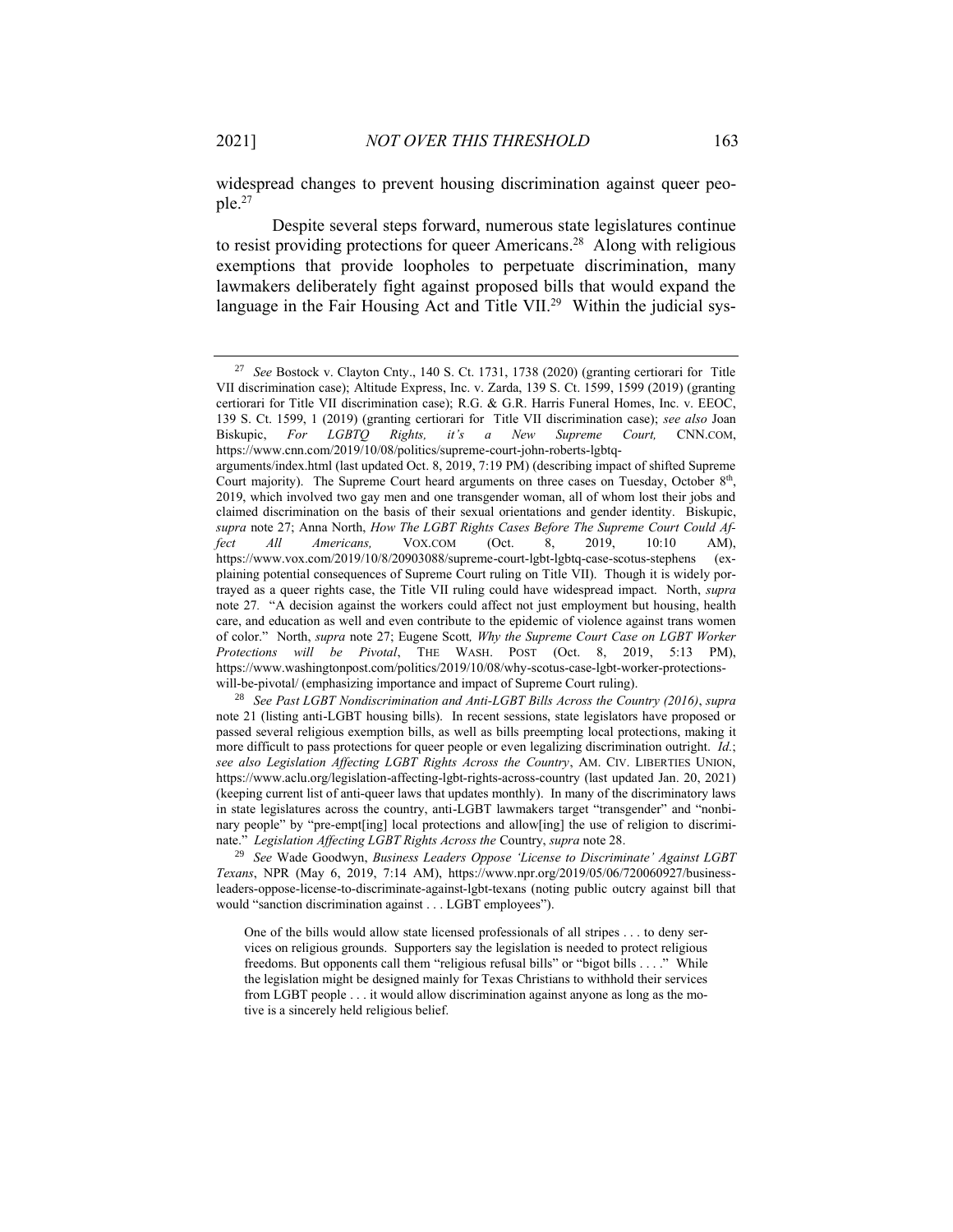tem, courts in many jurisdictions do not seek to protect queer people from discrimination under Title VII, and subsequently, the Fair Housing Act.<sup>30</sup> The widespread hesitance of the courts to expand protections is what led progressive judges to use "sex stereotypes" as an inroad to broaden antidiscrimination holdings.<sup>31</sup> It is through this language that courts have begun to rule in favor of queer plaintiffs who claim discrimination.<sup>32</sup> Unfortunately, many courts still make a point to differentiate between using Title VII's language to protect those who simply do not conform to sexual stere-

*Id.*; Mike Lillis, *Pelosi Denounces NC Law Blocking LGBT Anti-Discrimination Measures*, THE HILL (Mar. 24, 2016, 4:02 PM), https://thehill.com/blogs/blog-briefing-room/news/274233 pelosi-denounces-nc-law-blocking-lgbt-anti-discrimination (remarking on recent North Carolina law blocking anti-discrimination measures at local level); Laura Vozzella, *Va. House Panel Kills Bills to Ban Anti-LGBT Discrimination in Housing and Jobs*, WASH. POST (Feb. 8, 2018, 6:04 PM), https://www.washingtonpost.com/local/virginia-politics/va-house-panel-kills-bills-to-bananti-lgbt-discrimination-in-housing-and-jobs/2018/02/08/17051270-0d15-11e8-8b0d-

<sup>891602206</sup>fb7\_story.html (noting that many state legislatures kill anti-discrimination bills, therefore allowing for outright discrimination).

<sup>30</sup> *See* Etsitty v. Utah Transit Auth., 502 F.3d 1215, 1222 (10th Cir. 2007) (demonstrating "court's reluctance to expand the traditional definition of sex in the Title VII context"); *see also* Medina v. Income Support Div., 413 F.3d 1131, 1135 (10th Cir. 2005) (denying extension of Title VII protections). "Congress's refusal to expand the reach of Title VII is strong evidence of congressional intent in the face of consistent judicial decisions refusing to interpret 'sex' to include sexual orientation." *Medina,* 413 F.3d at 1135(quoting Simonton v. Runyon, 232 F.3d 33, 35-36 (2nd Cir. 2000)).

<sup>31</sup> *See* McBride v. Peak Wellness Ctr., Inc., 688 F.3d 698, 711 (10th Cir. 2012) (laying out requirements for successful sexual stereotyping claim under sex discrimination doctrine). To succeed in a discrimination case based on sexual stereotyping, the plaintiff must prove that they were discriminated against for a "failure to conform to stereotypical gender norms." *Id.* (quoting *Etsitty,* 502 F.3d at 1223*)*; *see also* Price Waterhouse v. Hopkins, 490 U.S. 228, 251 (1989) (broadening definition of sex discrimination to stereotyping based on biological sex).

As for the legal relevance of sex stereotyping, we are beyond the day when an employer could evaluate employees by assuming or insisting that they matched the stereotype associated with their group, for "[i]n forbidding employers to discriminate against individuals because of their sex, Congress intended to strike at the entire spectrum of disparate treatment of men and women resulting from sex stereotypes."

*Price Waterhouse*, 490 U.S. at 251 (quoting Los Angeles Dept. of Water and Power v. Manhart, 435 U.S. 702, 707, n.13 (1978)).

<sup>32</sup> *See* Hudson v. Park Cmty. Credit Union, Inc., No. 3:17-CV-00344-TBR, 2017 U.S. Dist. LEXIS 187620, at \*15 (W.D. Ky. Nov. 13, 2017) (noting Kentucky state court's failure to dismiss discrimination case based on sexual stereotypes). The Kentucky state court did not dismiss the plaintiff's claim that she was discriminated against for not falling within a feminine sexual stereotype, and found that she "alleged sufficient facts to state a cognizable claim for gender stereotyping sex discrimination." *Id.* at 15; *see also* Vickers v. Fairfield Med. Ctr., 453 F.3d 757, 762 (6th Cir. 2006) (stating "that making employment decisions based on sex stereotyping, i.e., the degree to which an individual conforms to traditional notions of what is appropriate for one's gender, is actionable discrimination under Title VII.") (quoting *Price Waterhouse*, 490 U.S. at 250).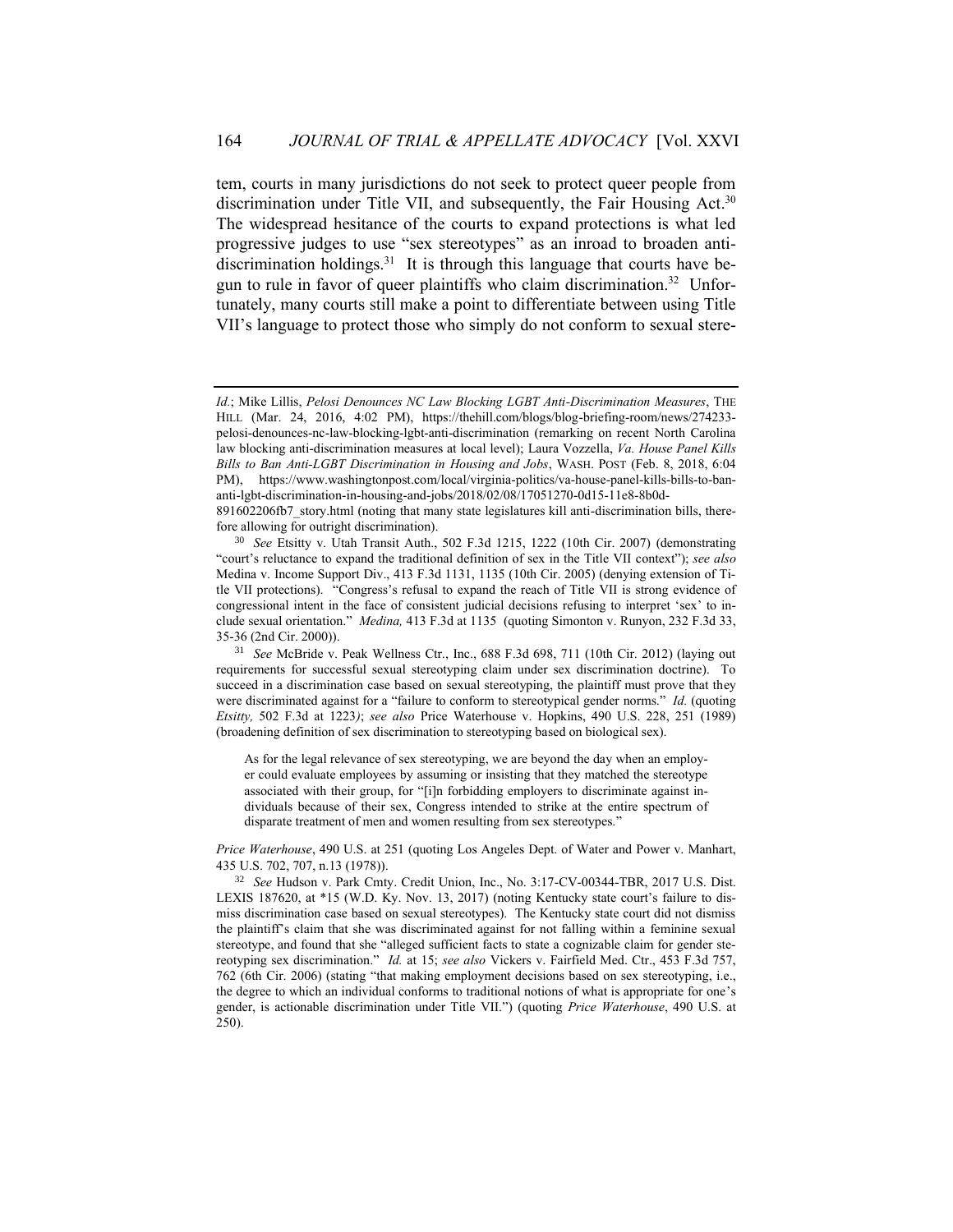otypes, and using that precedent to also protect queer plaintiffs from discrimination outright.<sup>33</sup>

In *Smith v. Avanti*, the United States District Court for the District of Colorado ruled in favor of the Plaintiffs, and found that the Defendant had violated the Fair Housing Act's ban on discrimination on the basis of sex by not renting Plaintiffs the townhouse.<sup>34</sup> Following existing precedent, the court looked to Title VII to determine whether discrimination on the basis of sexual stereotypes falls under discrimination on the basis of sex, though the exact language does not exist in the Fair Housing Act.<sup>35</sup> Specifically, the court determined that the Defendant's comments that the Plaintiffs' family's "uniqueness" barred them from renting the townhouse was discriminatory language, as it "rel[ied] on stereotypes of to or with whom a woman (or man) should be attracted, should marry, or should have a family."<sup>36</sup> Despite the fact that the Defendant did not oppose the Plaintiffs' Motion for Summary Judgment, the court's ruling solidifies a growing trend towards using the language of "sexual stereotypes" under Title VII to find discrimination on the basis of sex in housing cases.<sup>37</sup>

In finding that there was discrimination, the *Smith* court builds upon previously thin precedent and establishes a firm case for using the language of "sexual stereotypes" as a shield against housing discrimination for queer Americans.<sup>38</sup> Before this ruling, the language of Title VII, while

<sup>38</sup> *See id.* at 1203 (ruling for Plaintiffs); *see also* Coffman, *supra* note 17 (emphasizing importance of ruling to anti-discrimination movement). The court's ruling marks a shift in housing

<sup>33</sup> *See Hudson*, 2017 U.S. Dist. LEXIS 187620, at \*15 (noting that "gender stereotyping or sexual orientation is a very fine line with the possibility of overlap."); *see also* Thomas v. Osegueda, No. 2:15-CV-0042-WMA, 2015 U.S. Dist. LEXIS 77627, at \*11 (N.D. Ala. June 16, 2015*)* (differentiating between protections against sexual stereotyping and sexuality). "[E]xpanded protections for such individuals under the FHA is directly rooted in non-conformity with male or female gender stereotypes, and not directly derivative of sexual orientation . . . ." *Thomas*, 2015 U.S. Dist. LEXIS at \*11.*.* 

<sup>34</sup> *See* Smith v. Avanti, 249 F. Supp. 3d, 1194, 1203 (D. Colo. 2017) (granting Plaintiffs' Motion for Summary Judgment).

<sup>&</sup>lt;sup>35</sup> See id. at 1200 (stating court's deference to Title VII regulations in determining discrimination); *see also* Mountain Side Mobile Est. P'ship v. Sec'y of Hous. & Urb. Dev. *ex rel.* VanLoozenoord, 56 F.3d 1243, 1251 (10th Cir. 1995) (determining "whether discriminatory effect alone is sufficient to establish a prima facie case . . . in Title VIII housing discrimination claims."); *Etsitty*, 502 F.3d at 1222 (noting "plain meaning of 'sex' [does not] encompass[] anything more than male and female.")

<sup>36</sup> *See Smith*, 249 F. Supp. 3d at 1201 (finding discrimination based on sexual stereotypes). The Defendant's desire to "keep a low profile" and her belief that the makeup of the Plaintiffs' family and relationship ran counter to that desire, was plainly discriminatory, as it demonstrated a preconceived belief about how women and men should act and behave in order to fall within social and societal norms. *Id.* at 1198, 1201.

<sup>37</sup> *See id.* at 1203 (noting Plaintiffs' Motion was unopposed); *see also* Hively v. Ivy Tech Cmty., 853 F.3d 339, 346 (7th Cir. 2017) (providing example of courts using "sexual stereotypes" language to expand scope of discrimination).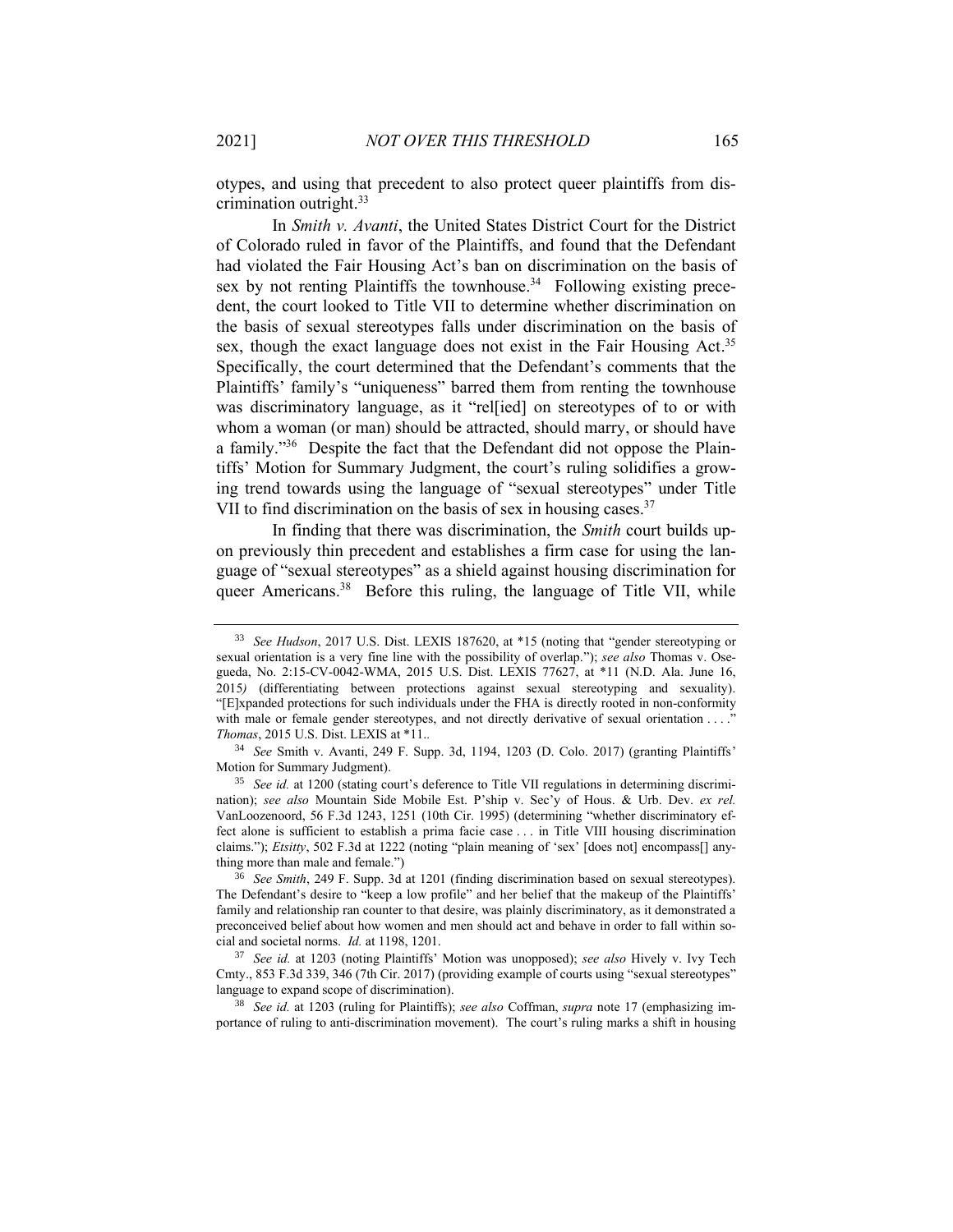used to guide housing discrimination law, had not yet been applied as a way to find discrimination on the basis of sex, as outlawed by the Fair Housing Act.<sup>39</sup> The judge in the *Smith* case looked to the history of employment discrimination on the basis of sex and "sexual stereotypes" before transferring the logic of those rulings to *Smith v. Avanti*. 40 Although housing discrimination against queer Americans has been both rampant and underreported throughout history, hopefully the court's ruling in this case will set a new precedent for courts in other jurisdictions using Title VII's language to provide protections against housing discrimination alongside employment discrimination. 41

Although *Smith* marks a decisive victory for progress, housing equality is still not guaranteed for queer Americans.<sup>42</sup> In the absence of federal protection, many states have laws that explicitly allow landlords to discriminate against potential tenants based on their sexual orientation.<sup>43</sup> Despite HUD's implementation of an anti-discrimination policy for any housing development receiving federal funding, private housing in unpro-

discrimination law and is "the first in which a court has extended protections to people based on their sexual orientation or gender identity under the federal Fair Housing Act." Coffman, *supra* note 17*.*

<sup>39</sup> *See* 42 U.S.C.S. § 3604(b) (LexisNexis 2020) (outlawing housing discrimination on basis of sex under Fair Housing Act); 42 U.S.C.S § 2000e-2 ((LexisNexis 2020) (banning use of "sex stereotypes" to discriminate under Title VII); *see also Mountain Side Mobile Est. P'ship*, 56 F.3d at 1251 (stating precedent for using Title VII in housing discrimination cases); Honce v. Vigil, 1 F.3d 1085, 1088 (10th Cir. 1993) (establishing practice of looking to Title VII to guide housing discrimination cases); Coffman, *supra* note 17 (emphasizing importance of ruling in this case).

<sup>40</sup> *See Smith*, 249 F. Supp. 3d at 1203 (finding discrimination in employment case based on "sexual stereotypes"); *see also* Hively v. Ivy Tech Cmty. Coll., 853 F.3d 339, 347 (7th Cir. 2017) (expanding discrimination on basis of sex to include assumptions based on stereotypes); Vickers v. Fairfield Med. Ctr., 453 F.3d 757, 762 (6th Cir. 2006) (stating discrimination based on sexual stereotypes violates Title VII); Schwenk v. Hartford, 204 F.3d 1187, 1202 (9th Cir. 2000) (finding Title VII protects individuals who experience discrimination for not acting according to presumed gender); Johnson, *supra* note 25 (marking history of discrimination based on "sexual stereotypes" in employment cases).

<sup>41</sup> *See* Chibbaro, *supra* note 22 (listing reported statistics of discrimination). The report found that "the number of instances in which a landlord or rental agent appeared to discriminate against the gay or transgender testers . . . were statistically significant and clearly not due to chance." *Id.*; *see also* Eisenberg, *supra* note 22 (detailing difficulties visibly queer individuals and couples face when searching for housing); *Victory! Court Rules Landlord Discriminated Against LGBT Family*, *supra* note 13 (emphasizing how issue of discrimination often goes unreported and not litigated).

<sup>42</sup> *See Past LGBT Nondiscrimination and Anti-LGBT Bills Across the Country (2016)*, *supra* note 21 (listing states that do not guarantee equal protection for housing); *LGBTQ Americans*, *supra* note 21 (noting gaps in protection for queer Americans).

<sup>43</sup> *See Past LGBT Nondiscrimination and Anti-LGBT Bills Across the Country (2016)*, *supra* note 21 (examining anti-LGBTQ housing bills). Many states have enacted "religious exemption" laws that permit discrimination on the basis of a landlord's religious beliefs, which undercuts any progress made towards housing equality on a state level. *Id.*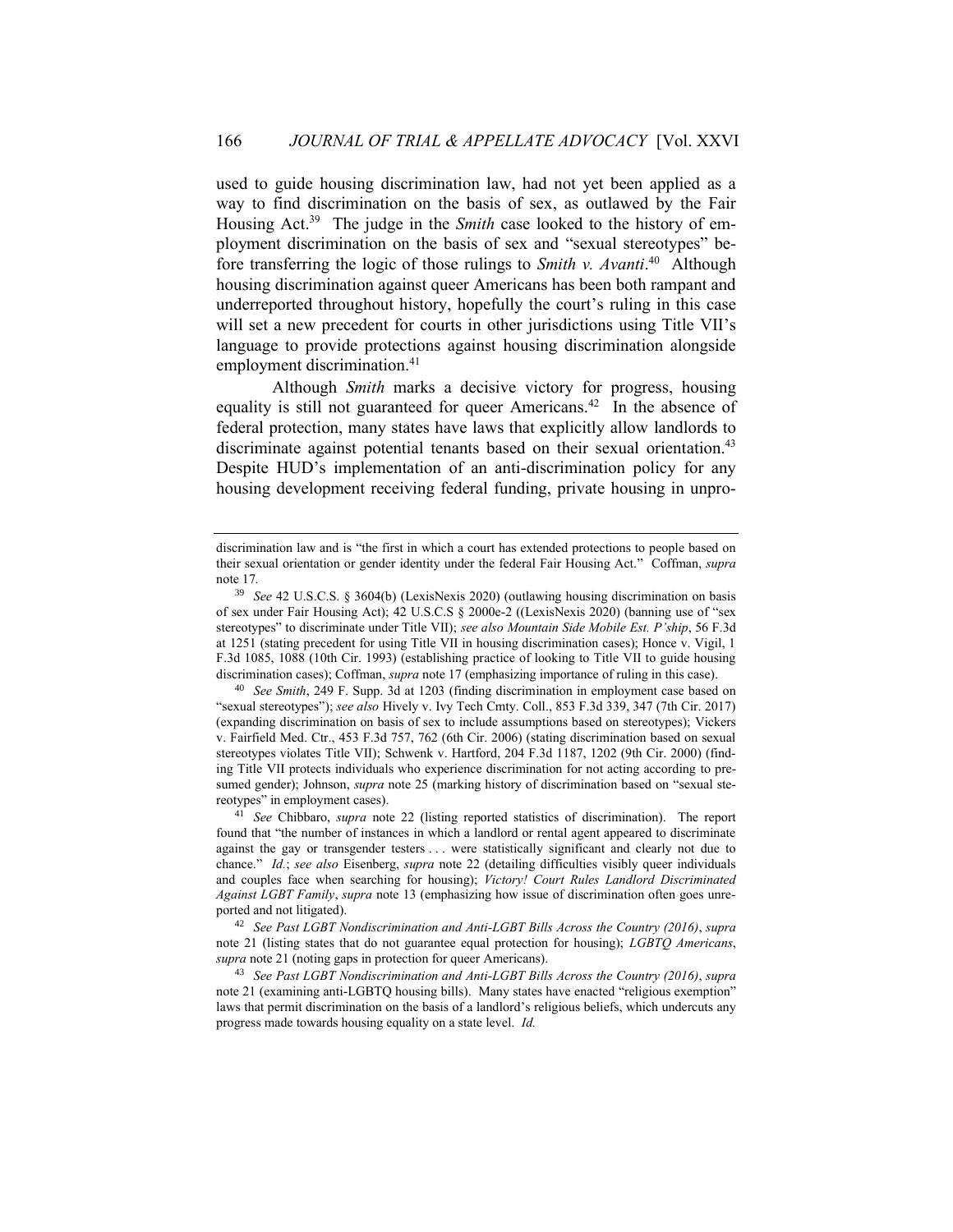tected states is still rife with discrimination.<sup>44</sup> Moreover, despite this step forward, the law is still woefully inadequate when it comes to the protection of queer Americans, including transgender and gender-nonbinary individuals, who may face equal if not more discrimination, and are still wholly unprotected.<sup>45</sup>

Thankfully, some of the uncertainty regarding the *Smith* decision has been assuaged as of June 15, 2020.<sup>46</sup> On October 8, 2019 the Supreme Court of the United States heard testimony regarding discrimination on the basis of sexual orientation and gender identity under Title VII.<sup>47</sup> Though not ubiquitous, courts have begun using the language of Title VII to shield queer plaintiffs from discrimination on the basis of their sexual orientation or gender identity.<sup>48</sup> However, if the Supreme Court had not ruled that

<sup>44</sup> *See HUD LGBT Resources*, *supra* note 23 (outlining anti-discrimination policy for federally funded housing). In 2012, HUD enacted a policy allowing tenancy in federally funded housing "regardless of their sexual orientation, gender identity, or marital status." *Id.*; *see also LGBTQ Americans*, *supra* note 21 (listing states where discrimination is legal); Eisenberg, *supra* note 22 (discussing anti-discrimination statistics). In a survey conducted of 1,798 queer Americans "73% of them were 'strongly concerned' about housing discrimination by real estate agents, home sellers, landlords and neighbors." Eisenberg, *supra* note 22*.* Additionally, the survey found that "LGBT clients were not accepted by sellers despite making full-price cash offers. 'So there was clearly discrimination and there was nothing that could be done . . . We've also heard of LGBT discrimination from landlords restricting same-sex couples from renting their property.'"Eisenberg, *supra* note 22*.* 

<sup>45</sup> *See* 42 U.S.C. § 3604(b) (LexisNexis 2020) (noting lack of codified protection on basis of sexual orientation or gender identity); *see also LGBTQ Americans*, *supra* note 21 (listing states without protections against gender identity discrimination). In Wisconsin, though there are protections in place against discrimination based on sexual orientation, there is still no protection to shield against discrimination based on gender identity. *See LGBTQ Americans, supra* note 21; *see also* Chibbaro *, supra* note 22 (examining heightened discrimination against transgender people). "[I]n one out of every 5.6 test visits to a rental office, the rental agents or landlords offered to show a self-identified transgender applicant one fewer apartment than was shown to nontransgender applicants . . .[y]es, trans people are treated worse. . . ." Chibbaro, *supra* note 22*.* 

<sup>46</sup> *See* Ariane de Vogue & Devan Cole, *Supreme Court says Federal Law Protects LGBTQ Workers from Discrimination*, CNN (Jun. 15, 2020, 12:22 PM), https://www.cnn.com/2020/06/15/politics/supreme-court-lgbtq-employment-case/index.html (discussing Supreme Court victory against employment discrimination). "'Today's decision is one of the court's most significant rulings ever with respect to the civil rights of gay and transgender individuals,' said Steve Vladeck, CNN Supreme Court analyst and professor at the University of Texas School of Law." *Id.* 

<sup>47</sup> *See* Altitude Express, Inc. v. Zarda, 139 S. Ct. 1599, 5991 (2019) (granting certiorari for Title VII discrimination case); Bostock v. Clayton Cnty., 140 S. Ct. 1727, 1727 (2019) (denying certiorari for Title VII discrimination case); R.G. & G.R. Harris Funeral Homes, Inc. v. EEOC, 139 S. Ct. 1599, 1599 (2019) (granting certiorari for Title VII discrimination case), *aff'd*, 140 S. Ct. 1731 (2020).

<sup>48</sup> *See* Vickers v. Fairfield Med. Ctr., 453 F.3d 757, 762 (6th Cir. 2006) (stating "that making employment decisions based on sex stereotyping, i.e., the degree to which an individual conforms to traditional notions of what is appropriate for one's gender, is actionable discrimination under Title VII").; Hudson v. Park Cmty. Credit Union, Inc., No. 3:17-CV-00344-TBR, 2017 U.S. Dist. LEXIS 187620, at \*21 (W.D. Ky. Nov. 13, 2017) (holding plaintiff discriminated against for be-